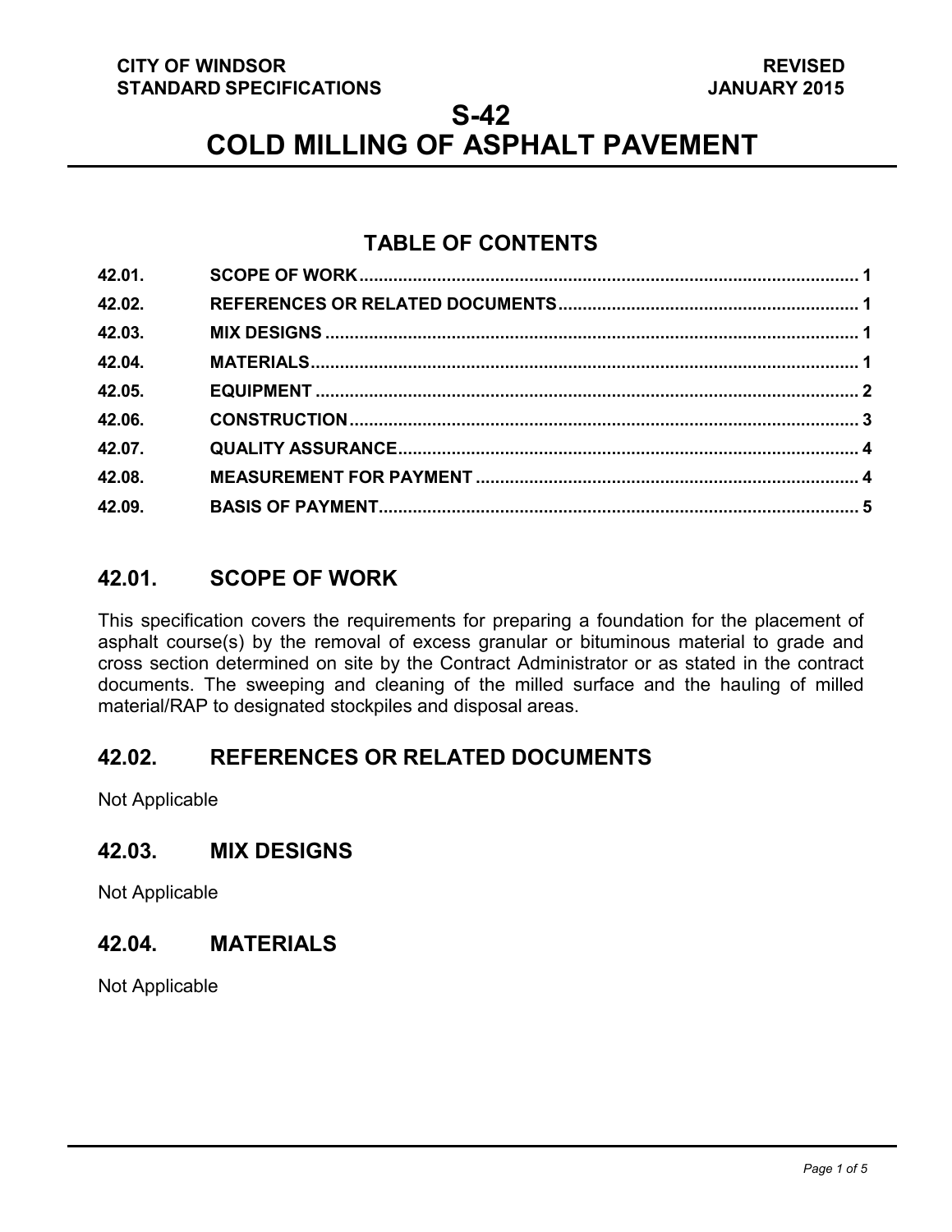## <span id="page-1-0"></span>**42.05. EQUIPMENT**

#### **42.05.01 Large Cold Planing Machine (Milling Machine with a 1.0 m to 3.6m cutting drum)**

The cold planing machine used for removing all or part of existing granular or bituminous pavement to the desired depth and cross slope. It shall be power operated, capable of accurately establishing profile grades by referencing from either the existing pavements or from an independent grade control and a positive means of controlling cross slope elevation while maintaining a grade tolerance of 6.35mm (+/-). The planing machine shall be selfpropelled and be capable of either picking up the cold milled material/RAP and discharging same into a truck by a conveyor system or leaving milled material in a sized windrow for separate pickup. The machine shall consist of a minimum 1.0 m wide cutting drum equipped with tungsten carbide tipped teeth capable of producing a lacing pattern not more than 12.7 mm deep. The milling or cold planing machine shall be equipped with an on-board water spray system used to effectively control dust and particulate emissions during the milling operation.

#### **42.05.02 Small or Mini Planing Machine (Milling Machine with a cutting drum less than 1.0 m)**

The small cold planing machine used for localized areas cutting around manholes, catch water basins, valve boxes, areas inaccessible to the large cold planing machine. The small or mini planing machine shall be self- propelled with a cutting drum equipped with tungsten carbide tipped teeth.

#### **42.05.03 Water Truck**

A vehicle with a sufficient size storage tank used to hold water for the purpose of refilling the cold planers on board storage tank.

#### **42.05.04 Rotary Power Broom/Hydraulic Sweeper**

Rotary power broom/Hydraulic sweep shall be self-propelled and capable of clearing debris, sweeping the pavement, and removing the fine loose pieces of dirt/RAP and other debris left behind from milling operation.

#### **42.05.05 Backhoe or Skid Steer Loader**

Backhoe or Skid steer loader will be capable of removing and loading into haul trucks loose asphalt pieces/ RAP or debris left behind from the milling and cleanup operation.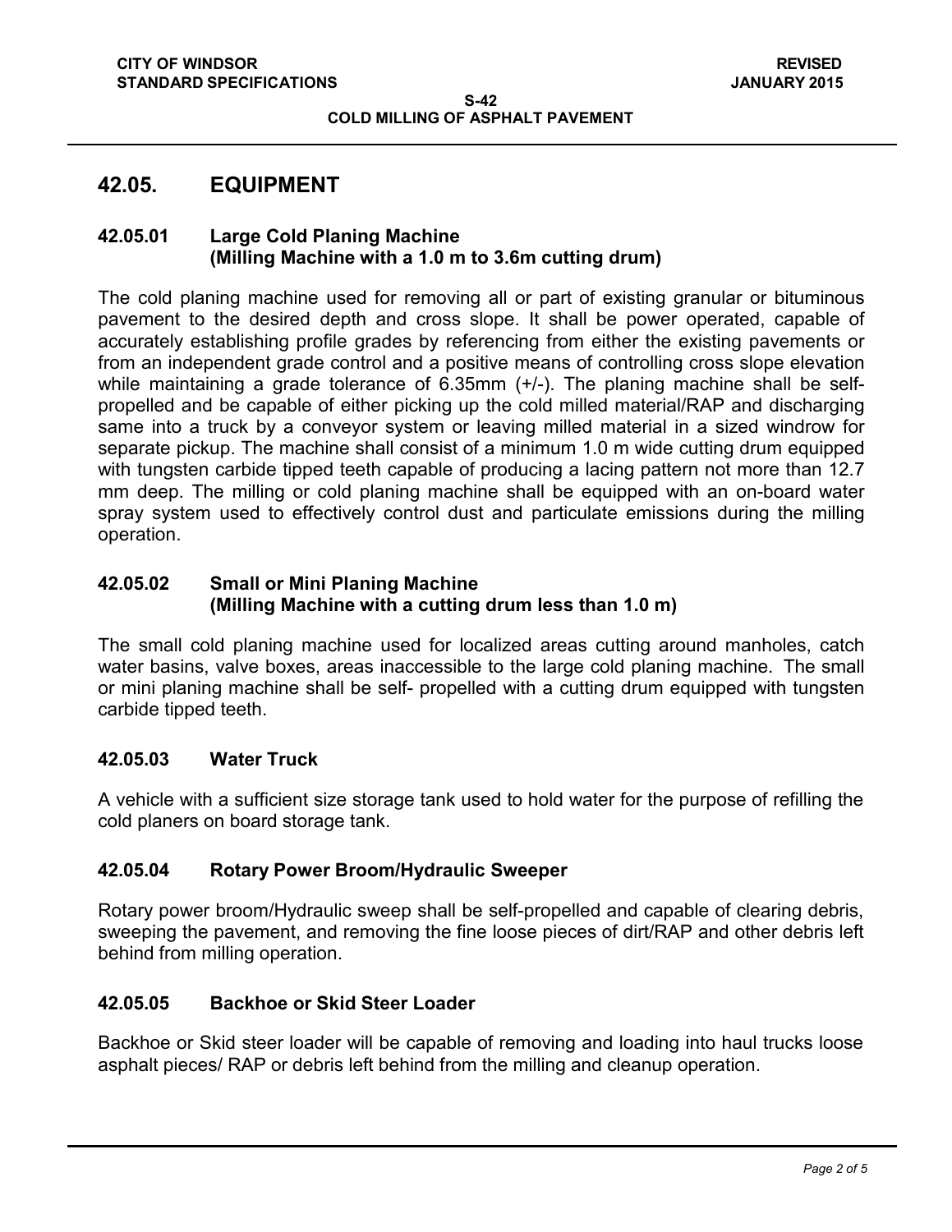#### **42.05.06 Mobile Vacuum Sweeper**

Mobile vacuum sweeper will be used in or other sensitive areas when power brooms/hydraulic sweepers cannot be used due to the potential generation of dust during cleanup operation.

Vacuum sweeper shall be self propelled and capable of removing the fine loose pieces of RAP or debris from the road surface. It will be equipped with an on board water spray system to control dust and particle emission.

#### **42.05.07 Haul Trucks**

Vehicle capable of transporting millings/rap form the jobsite to a designated dump site

### <span id="page-2-0"></span>**42.06. CONSTRUCTION**

a) The bituminous surface shall be removed to the depth, width, grade, and cross section as indicated in the contract documents or as directed by the Contract Administrator. The cut shall be automatically controlled, with the controls set such that the maximum difference in level between adjacent runs shall not exceed 7 mm. The average depth of cut measured across the cut from the adjacent surfaces to the top of the milled surface at intervals along the work shall not vary more than 7 mm from the specified thickness. Prior to milling operations the contractor shall determine, using appropriate equipment such as metal detectors etc. the location of hidden utilities or buried objects that may be damaged by the milling operations. The onus of locating such structures and determining their susceptibility to damage is the sole responsibility of the contractor. *(The Corporation assumes no responsibility for damages to the milling machine that may result from striking a buried casting or other foreign objects).* When milling adjacent to concrete curb and gutters, access chambers or other similar structures the cold milling machine shall be operated as close as possible to the structure without causing damage to it. Any material not removed by the cold milling machine shall be removed by hand or other approved method. When necessary for traffic safety or when directed by the Contract Administrator, coldmix or asphalt ramps shall be placed by the contractor. If the concrete curb, sub-surface utilities or structure is damaged by the milling operation, the contractor shall notify the relevant Authority and arrange for the damage to be rectified and reinstated to preconstruction condition. All costs associated with the rectification work shall be borne by the contractor. Any weakened planes of asphalt and basecourse which are not removed by the milling operation but in the opinion of the Contract Administrator will break up under traffic shall be removed either by an additional pass of the cold milling machine or by other means to the satisfaction of the Contract Administrator. The milled surface shall be free from tears, gouges, breaks, or excessive grooves. The pavement shall be swept and the site left in a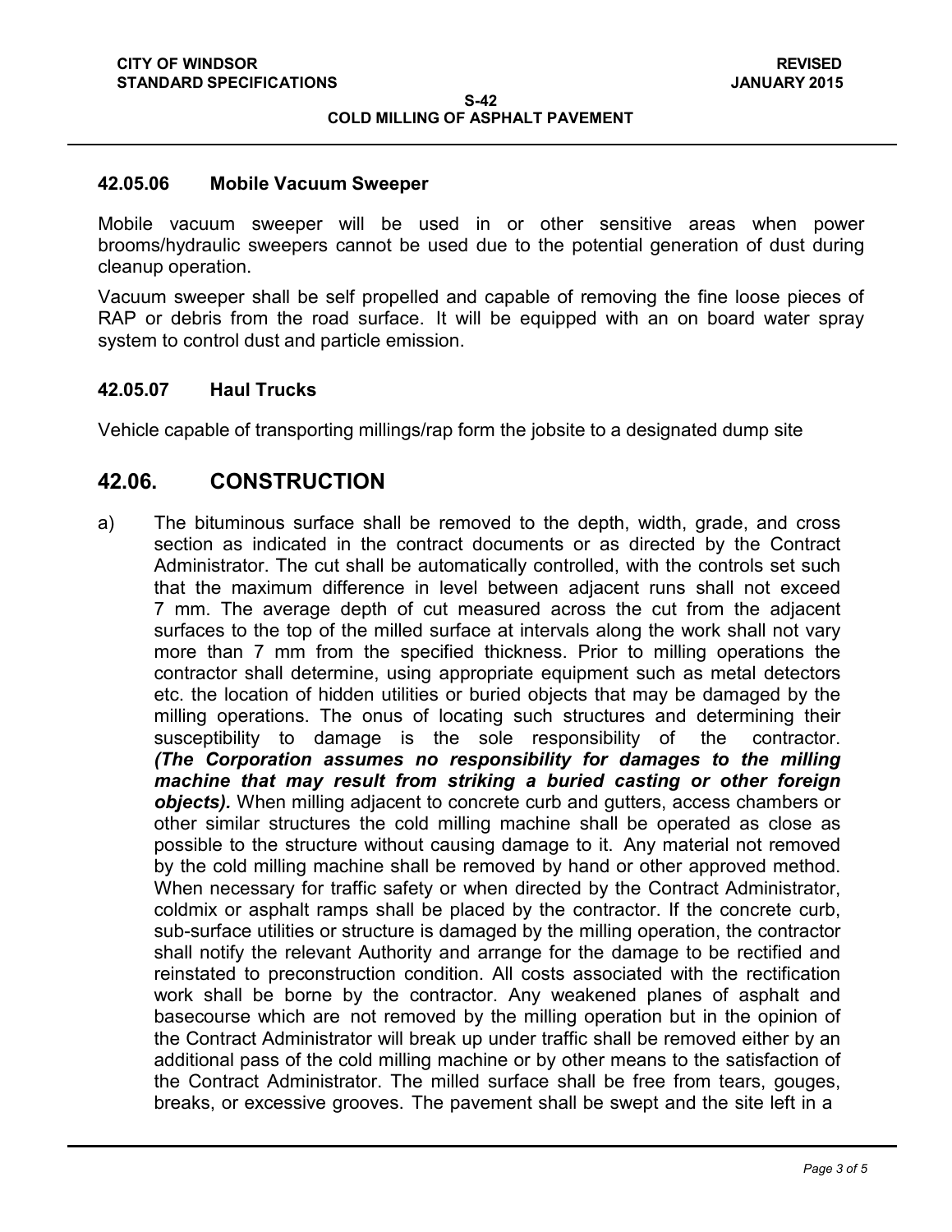clean and tidy state to the satisfaction of the Contract Administrator prior to roadway being opened to traffic or as required for application of new asphalt overlay.

- b) It shall be the contractor's responsibility to prevent milled material/RAP from entering catch basins and /or manholes, and any material entering same will be removed at the contractor's expense.
- c) At the end of each workday all the loose material/debris shall be swept up using a power broom/sweeper leaving the site in a clean and tidy state. The milled pavement shall not have greater than 25 mm difference in elevation from any adjacent pavement or casting.
- d) The contractor shall provide all necessary labour, material, and equipment to load the asphalt millings/RAP in trucks and remove same from site.

All cold milled material/RAP generated will remain the property of the City of Windsor and shall be transported to a storage site as specified in the contract document at no additional cost to the Corporation.

- e) At the end of each workday the Contractor shall place temporary asphalt padding around all exposed chamber tops, crosswalks, and ramps to protect pedestrians, cyclists, and vehicle traffic during construction. Longitudinal and transverse ramps used to tie the milled surface into the existing road levels shall have a minimum taper length of 1.0 m for each 50mm variation in levels. Where speed limit exceeds 60km/h, transverse ramps shall have a taper length of 2.5m for each 50mm. Temporary ramps and loose material from underlying surface shall be completely removed and the area swept clean of debris before placing Hot Mix Asphalt.
- f) *The Corporation assumes no responsibility for damages to the milling machine that may result from striking a buried casting or other foreign objects.*

# <span id="page-3-0"></span>**42.07. QUALITY ASSURANCE**

The Contractor is responsible for maintaining the specified depth of milling, surface texture, grade and cross slope as state in the contract or as directed by the contract administrator. Any area that does not meet the requirements will be re-milled or padded with asphalt to bring the pavement to proper grade and slope at no additional cost to the Corporation.

# <span id="page-3-1"></span>**42.08. MEASUREMENT FOR PAYMENT**

Measurement for payment shall be by depth of cut in area per square metres (m2) as specified in the contract documents. The quantity to be paid for will be the actual area of